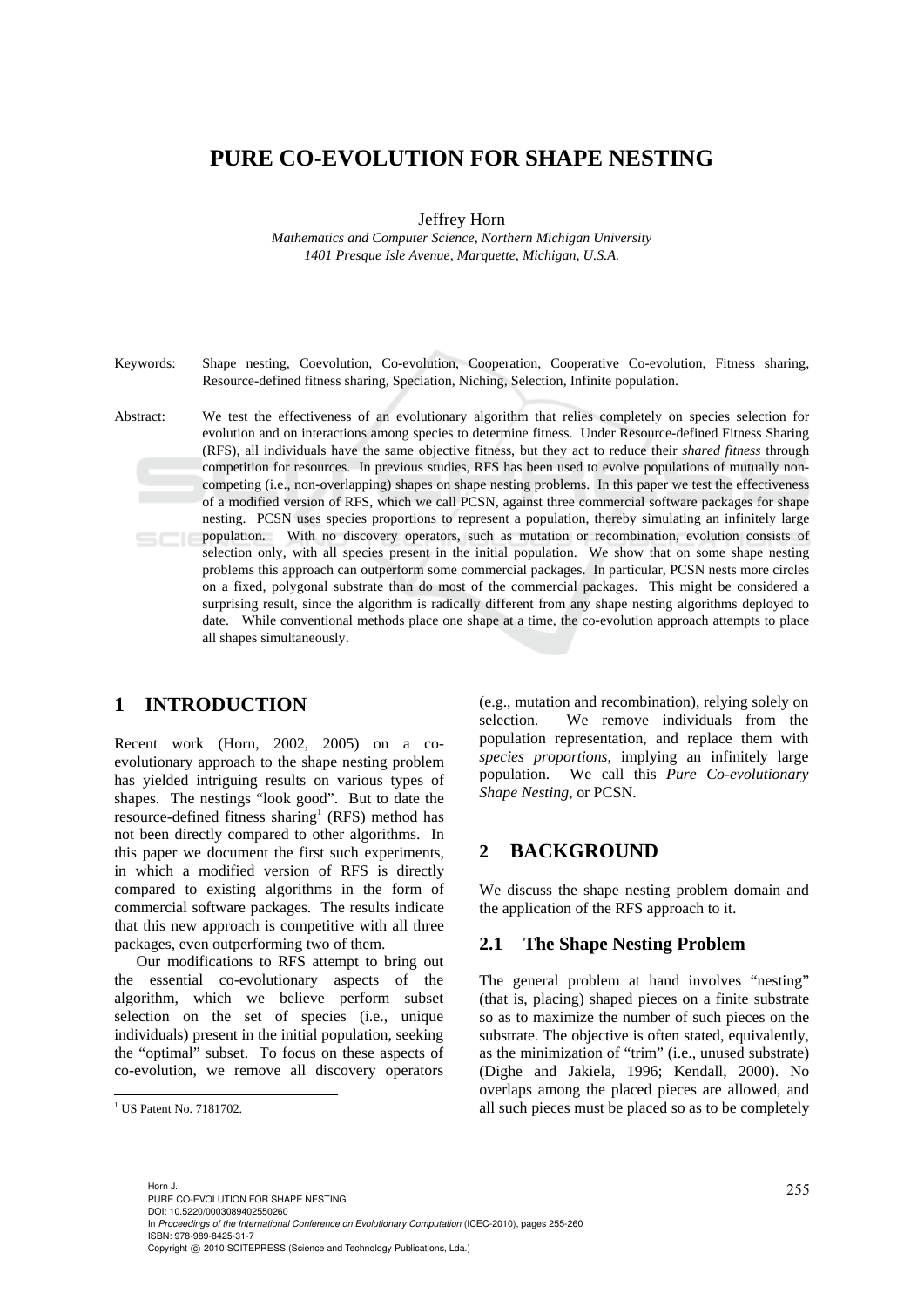within the boundaries of the substrate. Figure 1 depicts a nesting of polygons within a polygon.

Shape nesting problems arise in a number of industries, such as automotive manufacturing, in which various shaped parts must be stamped from sheet metal substrate, and the garment industry, where component apparel pieces must be cut from bolts of cloth (Kendall, 2000).

Here we assume a finite, two-dimensional problem: a flat substrate of fixed size, and flat pieces to be nested. We assume identical shape: there is only one shape we are nesting. We limit ourselves to arbitrary, (possibly non-convex) polygons for the substrate and to identical circles for the shaped pieces to be nested. These limitations help to reduce the number of parameters to vary in each algorithm when we run comparison tests, which is the main focus of this paper.

#### **2.2 Previous Work**

Horn (2002) applied RFS to one and twodimensional shape nesting problems but limited his tests to axis-aligned squares for the shaped pieces. Horn (2005) extended the 2002 results by applying RFS to arbitrarily shaped polygons, for both the substrate and for the pieces to be nested. Figure 1 shows one of the nesting problems, along with one nesting found by RFS, from the 2005 paper. More recent work on RFS is of a theoretical nature (Horn, 2008).



Figure 1: General polygon nesting (Horn, 2005).

#### **2.3 The RFS Algorithm**

The implementation of resource-defined fitnesssharing on which we base PCSN is the same as used by Horn (2002, 2005).

#### **2.3.1 Encoding the Decision Variables**

For the two dimensional shape nesting problem, the *placement* of a piece is made by specifying the piece's *location* and its *orientation* (rotation). Because we are nesting circles in the current paper, we only have to specify location, which will be an (x,y) coordinate in the Cartesian plane.

#### **2.3.2 RFS Selection**

Every individual of the current population is evaluated and assigned a fitness. As with Horn (2002, 2005), chromosomes that specify a placement of a piece that extends beyond the boundaries of the substrate are assigned a fitness of 0. All "feasible" individuals (i.e., chromosomes specifying piece placements entirely on the substrate), receive fitness greater than 0.

For each of the feasible individuals we compute a *shared fitness* (Goldberg and Richardson, 1987) for use in a standard selection method. In RFS, the shared fitness for each individual is a function of the area of the individual piece, its placement on the substrate, and the extent to which the placed piece overlaps with other placed pieces.

To describe the selection mechanism more specifically, we need to define terms. Figure 2 illustrates the terms for two overlapping shaped pieces **a** and **b**. The area of the shaped piece, which is identical for all individuals in the population, is used as the *objective fitness* of each individual: *fa*   $= f_b = f_i$  for all shaped pieces *i*. The area of overlap between pieces  $\mathbf{a}$  and  $\mathbf{b}$  is defined as  $f_{ab}$ , so that  $0 \le f_{ab} \le f_a$ . Overlap is symmetric:  $f_{ab} = f_{ba}$ .



Figure 2: RFS terms with non-convex polygons.

Next we define what we mean by *species* and how they relate to *individuals*. In (Horn, 2002, 2005) the population consists of individuals. An *individual* is simply a member of the population. Two individuals from the current population may have the exact same alleles on their chromosomes,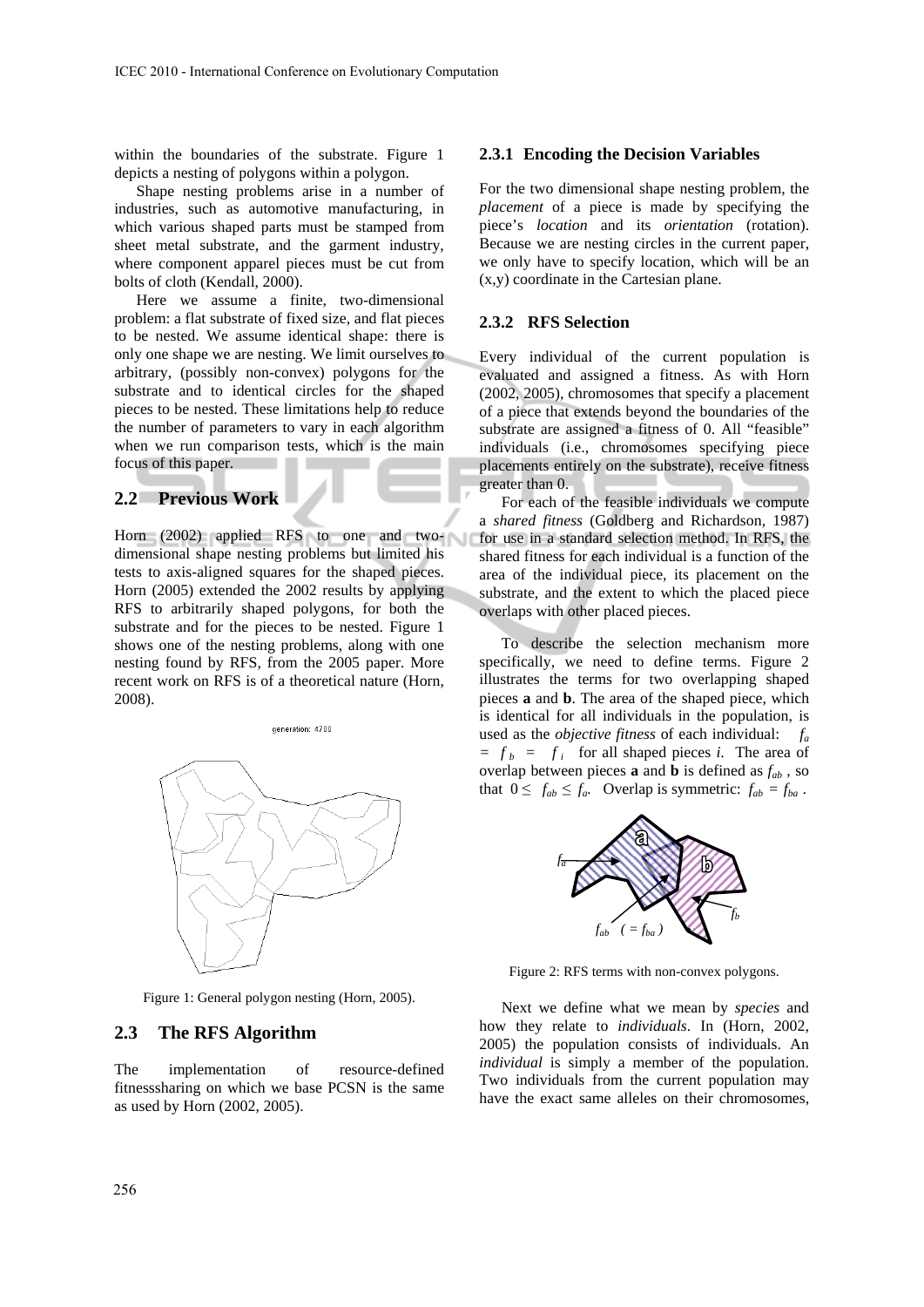yet they occupy different "slots" in the population (e.g., different elements of the data structure holding the population) and so represent distinct individuals. A *species* is considered to be a set of identical individuals (i.e., with identical placements). Thus unique chromosomes (x,y) map one-to-one with unique species. There is complete overlap between, and only between, any two members of the same species.

Now we can give the specific form of the RFS shared fitness  $f_{Shk}$  calculation:

$$
f_{Sh,i} = \frac{f_i}{\sum_{\forall h} f_{ih}}
$$
 (1a)  

$$
f_{Sh,X} = \frac{f_x}{\sum_{\forall \text{ species } Y} n_Y f_{XY}}
$$
 (1b)

I

The upper and lower equations above are equivalent. Both have an objective fitness in the numerator, and a niche count, calculated over the entire current population, in the denominator. In Equation 1a, the summation in the niche count is taken over the population of individuals (using the variable *h*). In Equation 1b, the population is divided into species *Y*. Each species consists of the set of all individuals with the same chromosomes (from the current population). Thus the shared fitness for any member of a species  $X$  is equal to the objective fitness of that species divided by the niche count for that species, which is computed as the sum over all species of the interaction term  $(f_{XY})$  multiplied by the number of members in that species,  $n<sub>x</sub>$ . For example, the RFS shared fitness calculation for the two *species* **A**, **B** in Figure 2 (corresponding to the two *individuals* **a** and **b** respectively) would be

$$
f_{\rm ShA} = \frac{f_A}{n_A f_A + n_B f_A B}, \qquad f_{\rm Sh,B} = \frac{f_B}{n_B f_B + n_A f_A B}. \tag{2}
$$

# **3 THE PCSN ALGORITHM**

In this paper we choose to implement the RFS approach a bit differently to take advantage of what we perceive as the true strengths of this type of coevolution.

The previous section describes a more traditional

implementation in which a population of individuals undergoes selection, mutation, and recombination. But as noted there and in (Horn, 2008), it seems that the RFS type of co-evolutionary selection operates on species, as defined above. Furthermore, it seems to be able to handle very large numbers of individuals and species, so that we might be able to rely on a large initial population for diversity, rather than on discovery operators such as mutation and crossover.

Therefore in the approach taken here, which we call pure co-evolutionary shape nesting (PCSN), we will (1) implement the *infinite population model* (usually used for theoretical studies of an evolutionary algorithm), dealing only with species, not individuals, and (2) use selection only, omitting all forms of mutation and recombination.

We maintain a population of species. For each species we keep track of the *proportion* of the population claimed by the species at a particular generation. (Note that each species corresponds to a unique piece placement, in this case an x,y coordinate for a circle, as describe in the previous section.) We apply proportionate selection to obtain the expected proportion of the population for each species in the following generation. Thus we model an infinite population, at least to the extent of the precision in our computer representation of a species proportion.

Specifically, let  $p_x(t)$  be the proportion of species *x* at time (generation) *t*. Then under proportionate selection, the expected proportion of  $x$  at time  $t+1$  is given by:

$$
E[p_x(t+1)] = p_x(t) \frac{f_{sh,x}(t)}{\overline{f}(t)}
$$
  

$$
= p_x(t) \frac{f_{sh,x}(t)}{\sum_{y \in S(P)} p_y(t) f_{sh,y}(t)}.
$$
 (3)

 $\sim$ 

where  $f_{sh,x}(t)$  is the shared fitness of species *x* at time *t*, as described in the previous section. For PCSN, we use this equation to compute the next generation. (In generation 0, we initialize the population of species to equal proportions).

# **4 EXPERIMENTS**

We compare PCSN with existing implementations of "mature" shape nesting algorithms, to get some idea if this new approach has potential for practical application. First we discuss the problem at hand.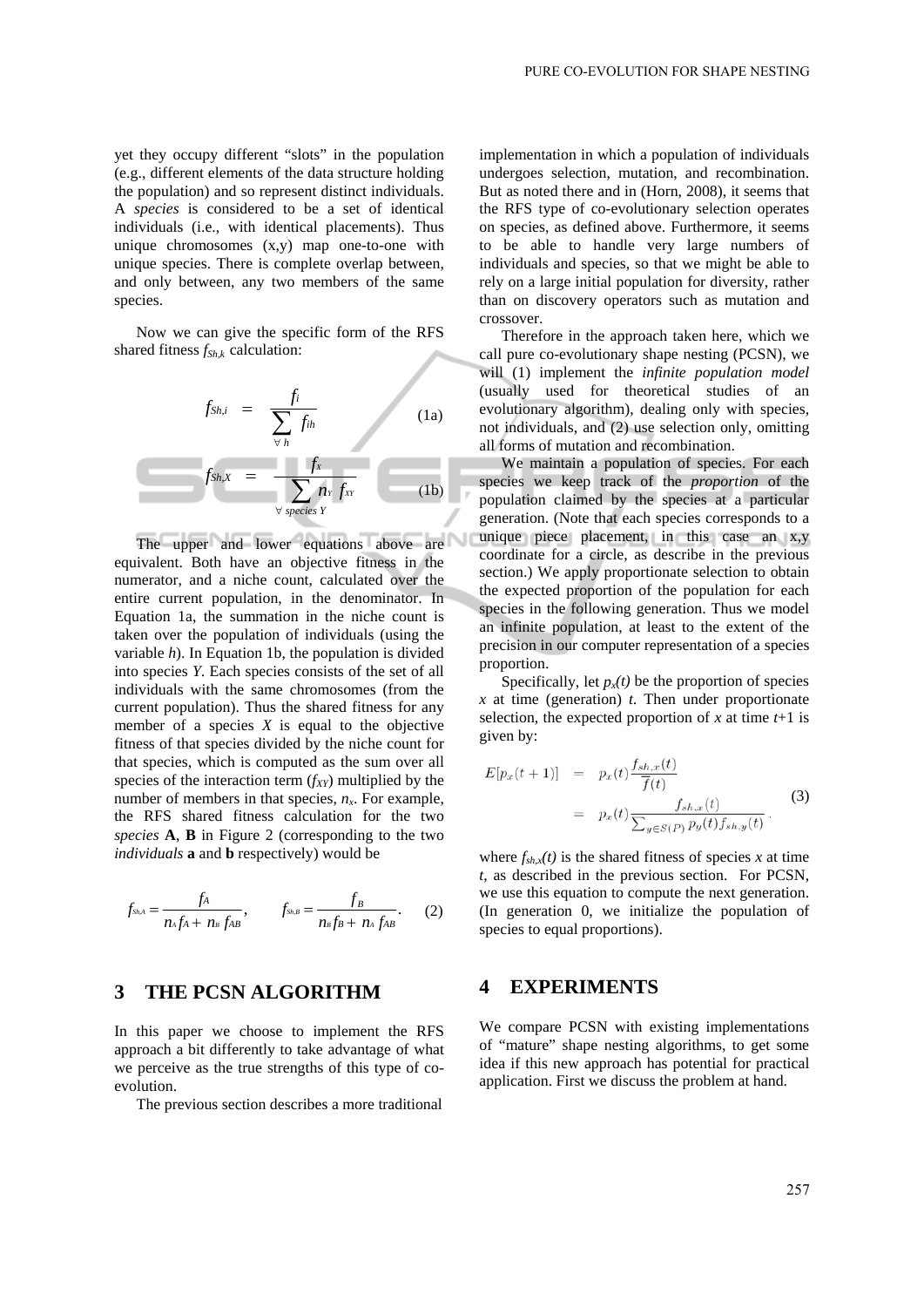#### **4.1 A Nesting Problem**

We consider non-convex polygon P1 defined in Table 1. (Note that depictions of P1 in this paper assume the origin is in the upper left corner, so that the y-axis values increase down the page, while xaxis values increase to the right.) The shape to be nested is a circle of radius 72.

Table 1: Polygon P1.

**(x,y) coordinates for fourteen vertices in clockwise order of visitation**  (0,56), (110,0), (254,0), (356,175), (476,142), (644,98), (770,128), (770,196), (742,309), (619,406), (500,363), (363,421), (350,509), (309,645), (127,673), (55,533), (56,372).

We compare three commercial software packages with each other and with RFS-based Pure Co-evolutionary Shape Nesting (PCSN) on P1.

# **4.2 Three Software Packages**

We apply the demonstration/trial versions of three commercially available software packages that include a shape nesting tool. All three, as well as the PCSN program, are run on the same machine, a Lenovo R61 laptop with a dual-core 1.8 GHz processor and 2 GB of main memory. The three packages are listed in Table 2.

Table 2: Commercial shape nesting software used.

| Package<br><b>Name</b>    | <b>Version</b> | Company                | Web Site                 |
|---------------------------|----------------|------------------------|--------------------------|
| <b>ArtCAM</b><br>Insignia | 3.000k         | Delcam Plc             | www.artcam.com/          |
| <b>ProNest</b>            | 8.2.1.1        | <b>MTC</b><br>Software | www.mtc-<br>software.com |
| <b>OptiNest</b>           | 2.3.1          | Boole $\&$<br>Partners | www.boole.eu             |

# **4.3 PCSN Setup**

All runs of the PCSN algorithm use a diversity setting of 6000 species. The species are generated at random by drawing a minimum size bounding rectangle around P1 and then generating integer coordinates *x* and *y* independently and uniformly at random within the bounding rectangle, discarding duplicates and infeasibles (those coordinates which would center a circle outside of P1 or intersecting a side of P1), until 6000 unique and feasible

coordinates are found. Selection is then iterated once per generation. Each generation we examine the set of species whose proportion in the current population exceeds 1/6000. When this set consists entirely of non-overlapping circles, we stop the algorithm and display that set of species.

#### **4.4 Results**

In this section we present separately the results of running each of the shape nesting approaches: PCSN and the three commercial packages, each nesting the same shape, a circle of diameter 72 units, in the same polygon (P1).

**PSCN:** Figure 3 shows that PCSN can nest 12 circles in P1.



Figure 3: PCSN fits 12 circles into P1.



Figure 4: ArtCAM nests 11 circles in P1.

ArtCAM: In Figure 4 we see the results of one run of ArtCAM Insignia with a nesting of 11 circles. ArtCAM's nesting parameters require that the user specifies which of four corners to use as the start of nesting: upper left, upper right, lower left, and lower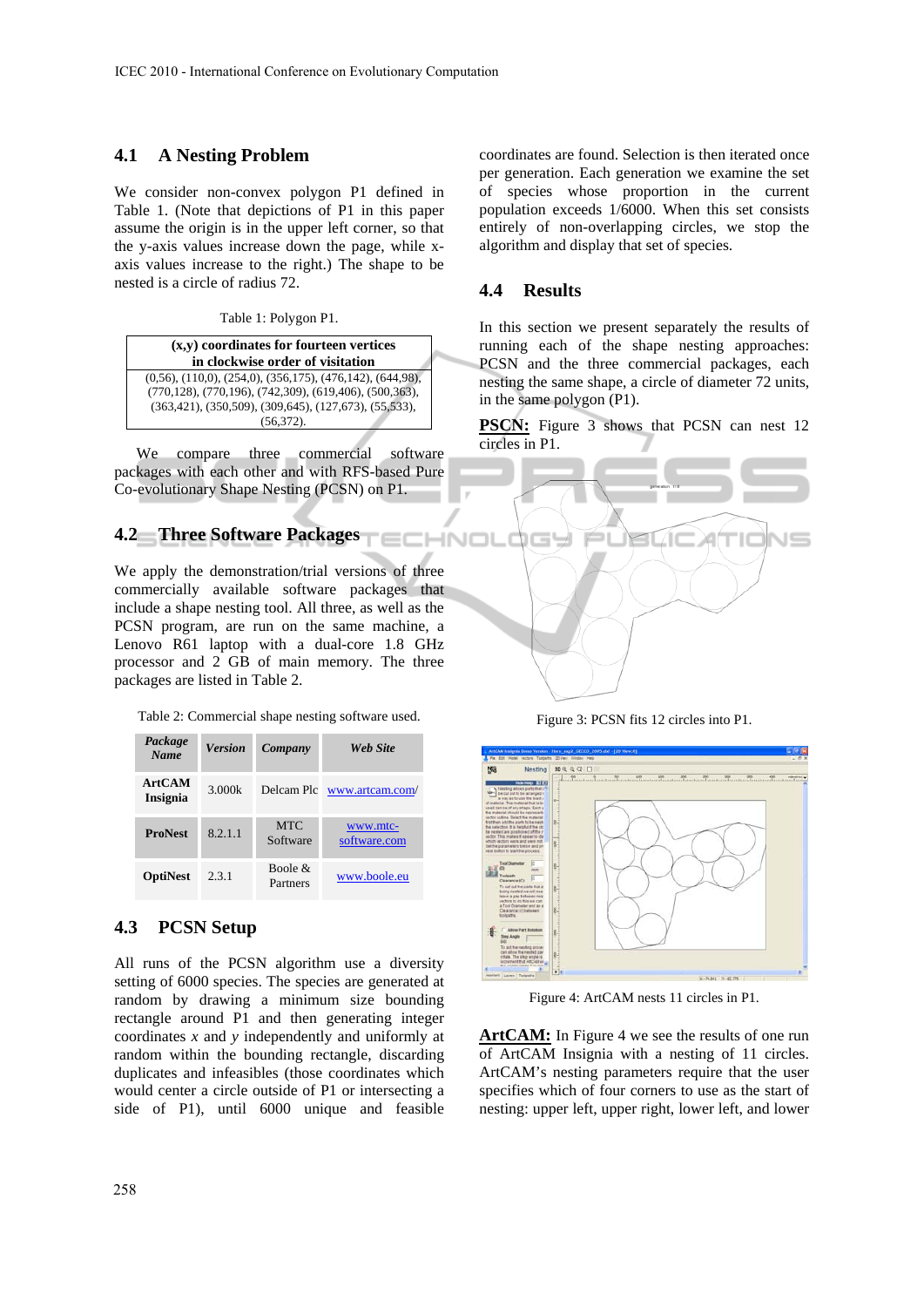right. A second, independent nesting parameter specifies the direction of nesting (implying a sequential algorithm): the x-direction or the ydirection. This yields eight possible settings of ArtCAM's nesting parameters. We tried all eight, and all eight yielded an eleven circle nesting.

ProNest: Unlike ArtCAM, ProNest has many different nesting parameters with many possible settings. We first tried ProNest on P1 using the initial setting of parameters as they are found when the program is started. This resulted in a nesting of ten circles (not shown).

We next explored the range of possible nesting parameter settings and settled on what appeared to be an optimal setting, resulting in the eleven circle nesting shown in Figure 5.



Figure 5: ProNest with optimized settings fits 11.

**OptiNest:** With OptiNest, there are also a large number of nesting parameters to "tune", some of which are continuous-valued, resulting in an infinite number of possible parameter combinations. So we first tried a nesting using what OptiNest names the "default settings". The result was an eleven circle nesting (not shown).



Figure 6: OptiNest with optimized settings fits 12.

By spending about thirty minutes exploring the effects of various nesting parameters (e.g.,

"subgroup size"), we settled on what appears to be the optimal performance for OptiNest on P1. Figure 6 shows the twelve circle nesting.

**SUMMARY:** Table 3 summarizes these results. The numbers in **bold** are the best-seen-so-far, which is twelve circles for P1, obtained by both the PCSN and OptiNest with optimal parameter settings. Note that the run times are approximate, and simply show that all four approaches are similar in execution time. In much of the literature on shape nesting applications, a run time of several minutes or less is considered acceptable.

| Table 3: Results on Polygon P1. |  |
|---------------------------------|--|
|---------------------------------|--|

| <b>Method or Package</b>  | <b>No. of circles</b><br>nested in P1 | <b>Approximate</b><br><b>Run Time</b> |
|---------------------------|---------------------------------------|---------------------------------------|
|                           |                                       | (seconds)                             |
| ArtCAM Insignia           |                                       |                                       |
| (with initial settings)   | 11                                    | $\overline{2}$                        |
| (best of all runs)        | 11                                    | 60                                    |
| ProNest                   |                                       |                                       |
| (with initial settings)   | 10                                    | 1                                     |
| (best of all settings)    | 11                                    | 5                                     |
| OptiNest                  |                                       |                                       |
| (with default settings)   | 11                                    | 2                                     |
| (with optimized settings) | 12                                    | 140                                   |
| Pure Co-evolutionary      |                                       |                                       |
| Shape Nesting (PCSN)      | 12                                    | 70                                    |
| (with diversity 10000)    |                                       |                                       |

## **5 DISCUSSION**

The modified version of RFS that we introduce as PCSN (Pure Co-evolutionary Shape Nesting) represents a population distribution as a vector of species proportions, thus allowing the use of a simple replicator equation to implement evolution. The PCSN approach has a number of possible advantages and disadvantages but this study is meant only to introduce the approach.

The above results on polygon P1 provide evidence that the co-evolutionary approach to shape nesting can sometimes perform as well as, or better than, existing, deployed algorithms (as sampled in the current commercial software tested here). But the application of the commercial software packages